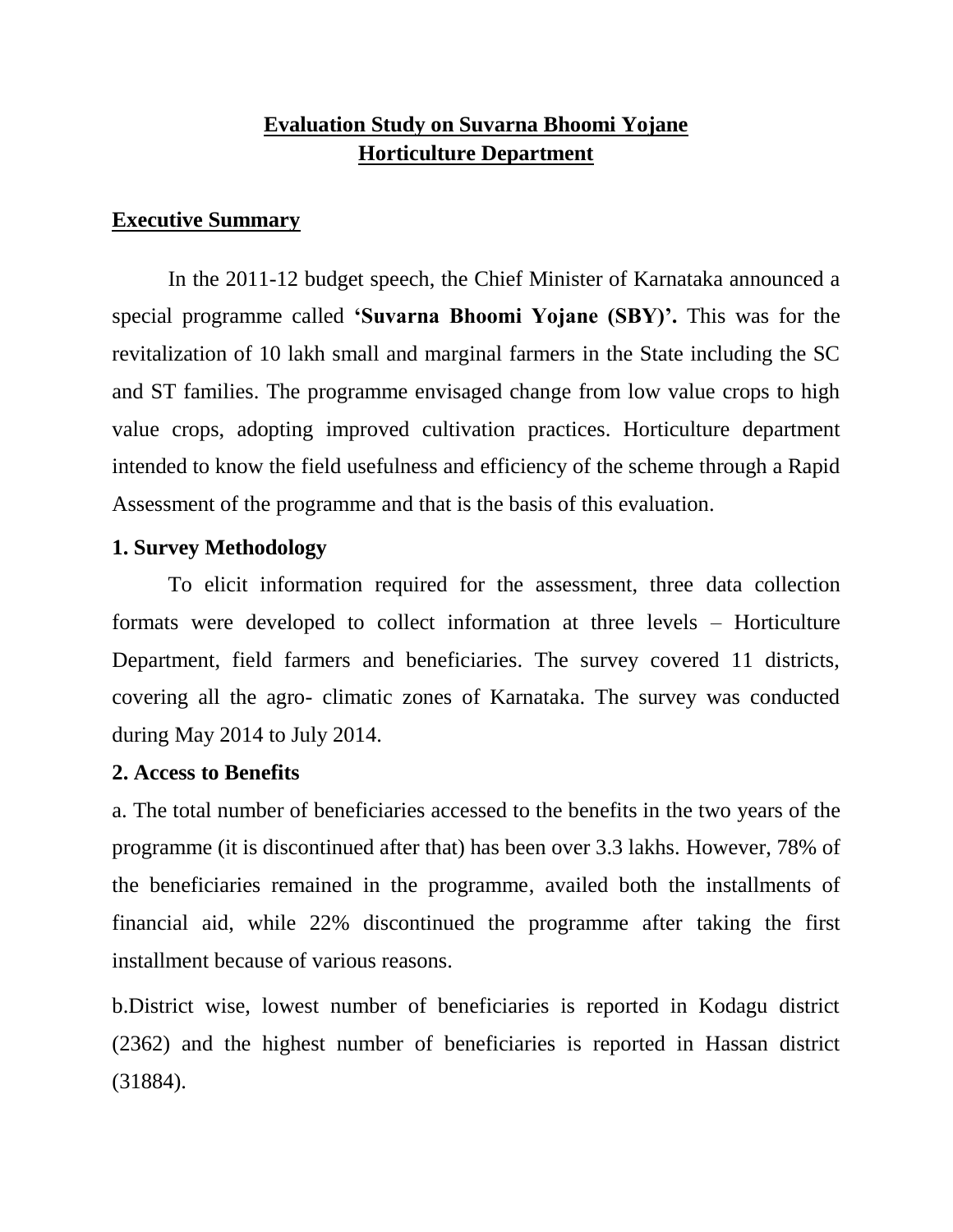c.The access to benefits by social groups indicates that 14% belong to SC, 6% are of ST and 80% of other social groups. The farmers of other social groups include communities other than SC and ST, but belong to the small and marginal farming category (with land holding up to 5 acres).

## **3. Number of Ineligible Farmers**

*Definition of Ineligible farmers: If beneficiary farmers, after receiving the first installment of financial aid, do not cultivate their land any further or deviate from the agreed crop of cultivation, then the second installment of financial aid is not given to the farmer. He / She is referred to as an ineligible farmer"*.

a. Some farmers, after taking the first installment of the financial aid did not continue in the programme due to various reasons and became ineligible for receiving the 2nd installment of financial aid (refer section 6.9). In the two years, ineligible farmers declined from 24% in the first year to 19% in the second year. The percentage of ineligible farmers is highest in Udupi district (80%), and lowest in Kodagu district (1.35%).

b. The percentage distribution of ineligible farmers across different social groups indicates that of them 16% belong to SC, 7% ST and 77% other social groups. Within the social groups, the percentage of ineligible farmers are 28% in SC, 26% ST and 16% other social groups.

c. The relationship between number of beneficiaries and the number of ineligible farmers is statistically significant across the districts at 95% confidence level with a p value of 0.049 and R Square  $= 0.1313$ .

## 4. **Extent of Area Covered**

a. The programme covered nearly 4.5 lakh acres over the two years, with first year coverage of 3.25 lakh acres (73%). The distribution of area covered across different social groups show that 15% of the area belonged to the SC, 8% to ST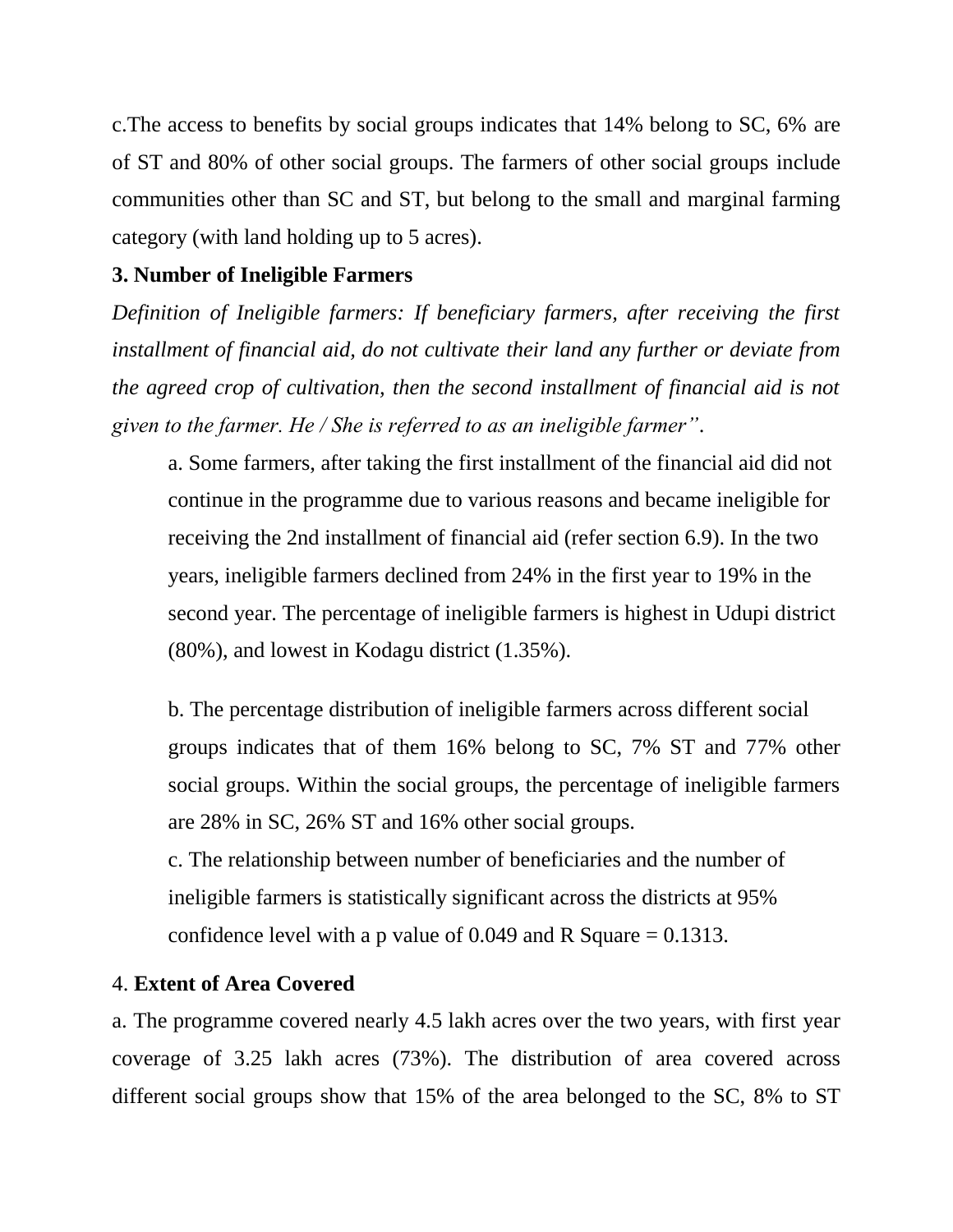and 77% to other social groups. During the second year of the programme, the coverage of land belonging to SC increased from 12% in the first year to 25% and of the ST the area covered increased from 6% to 13%.

b. The average area per beneficiary farmer covered under the programme is 1.34 acres. It was 1.4 acres in the first and 1.18 acres year in the second year (Table-5.12). Across different social groups, the average area per beneficiary farmer covered for SC is 1.52 acres, ST 1.69 acres and 1.28 acres for other groups. However, **the upper limit of up to 2 acres as per the guidelines has been followed.**

#### **5. Cropping Pattern**

The cropping pattern during the programme years indicates more than half of the area covered by vegetables, followed by 22% of the area under fruits and 14% under horticulture crops. The area under vegetables increased from 50% to 60% during the programme years, horticulture crop area increased from 12% to 19% but a decline in the fruit growing area from 25% to 15%. The rationale for this variation in the area is that the number of farmers practicing vegetable cultivation increased from 55% to 63%, 14% to 16% for those practicing horticulture crops and those practicing fruits declined from 19% to 15%.

#### **6. Profile of the sample beneficiaries**

The study covered 11 different agro-climatic zone districts, 21 taluks and 36 hoblis. The total number of sample farmers covered has been526, who are spread over 145 villages. 75% of the sample beneficiaries are doing cultivation themselves, the remaining 25% beneficiaries who have received financial aid under the SBY programme are not directly cultivating. In most of the cases (22%), either their sons or husbands are cultivating, whereas in few cases other relatives are cultivating the land. The social composition of the sample farmers covered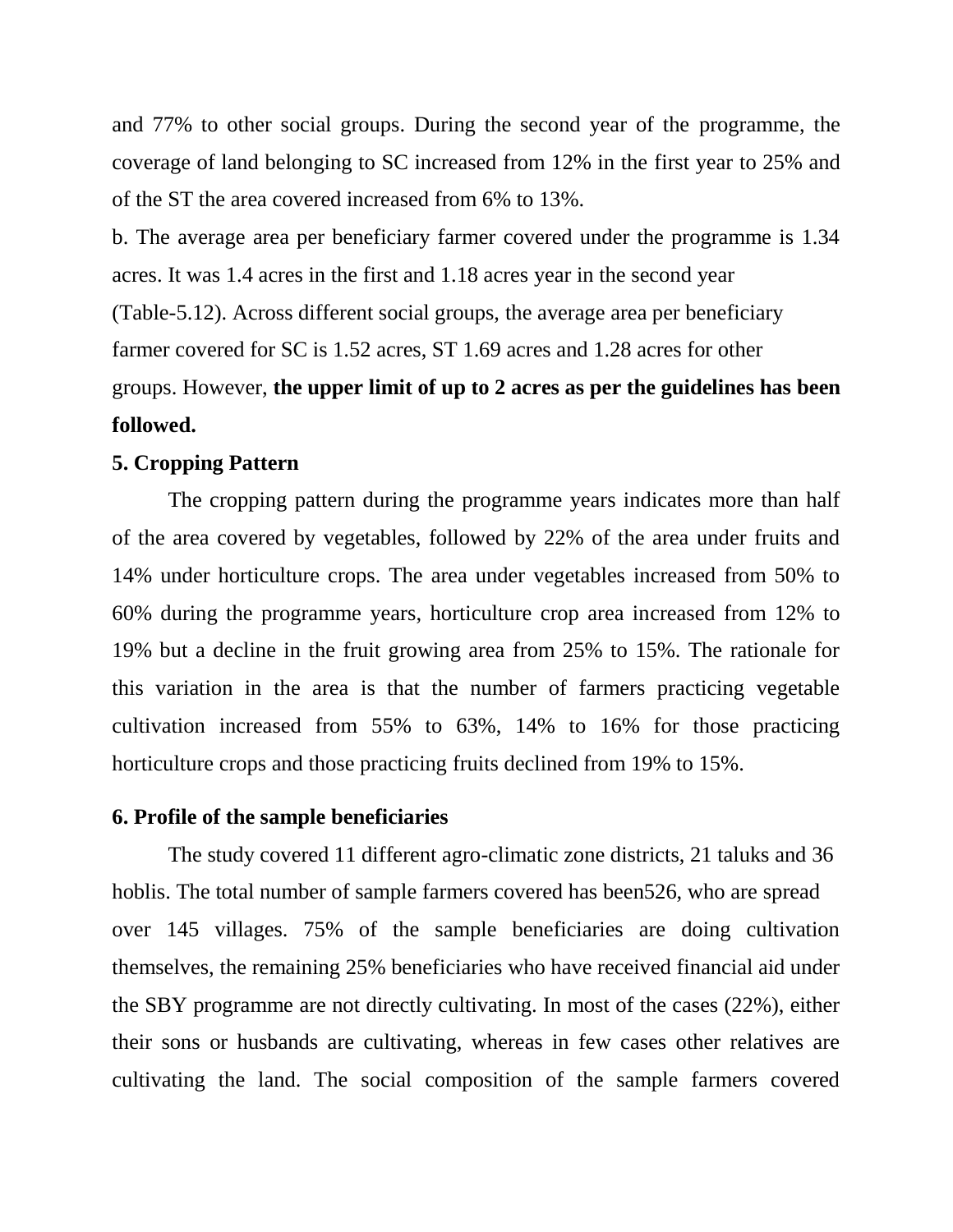comprises of 52% OBC's followed by SC (19%), General (17%), ST (7%), Muslims (3%) and Christians (2%).

## 7. **Land Holdings**

a. The distribution of sample farmers by different landholding groups indicates that except for the 1% of the beneficiary farmers, all beneficiaries belong to the small (49%) and marginal (50%) farming group. The cropping intensity prior to the introduction of the programme was 88%, under the programme it is 61%. Across different land holding groups, it is seen that the cropping intensity under the programme is less in higher landholding groups when compared to the marginal and sub-marginal farming groups. The inequality index estimated using Gini index, shows that the inequality in area cultivated before the programme is 0.2991; during the programme it is 0.1592 endorsing the fact that the programme focused on small and marginal farmers with a ceiling of 2 acres.

b. The farmers are practicing both mono cropping and mixed cropping of many food and commercial crops. The chief mono crops cultivated before the introduction of the SBY programme are tomato, green chilli, paddy, jowar, onion, banana, sugarcane, cabbage, cotton, groundnut, flowers, coffee, tur, ginger, maize, ragi, soya bean, pepper, betal leaves, turmeric, green gram and mango. These mono crop cultivation is reported by over 400 sample farmers (75%) covering an area of over 75% of the programme area. The cropping pattern during the implementation of the SBY programme shows a partial shift in the area under black gram, green gram, jowar, maize, cotton, sugarcane, paddy to vegetables, green chilli, onion, pepper and other horticultural crops. It is seen that the shift in the area from food crops to vegetables & horticulture crops is varying from farmer to farmer and is in the range of 16% to 100%.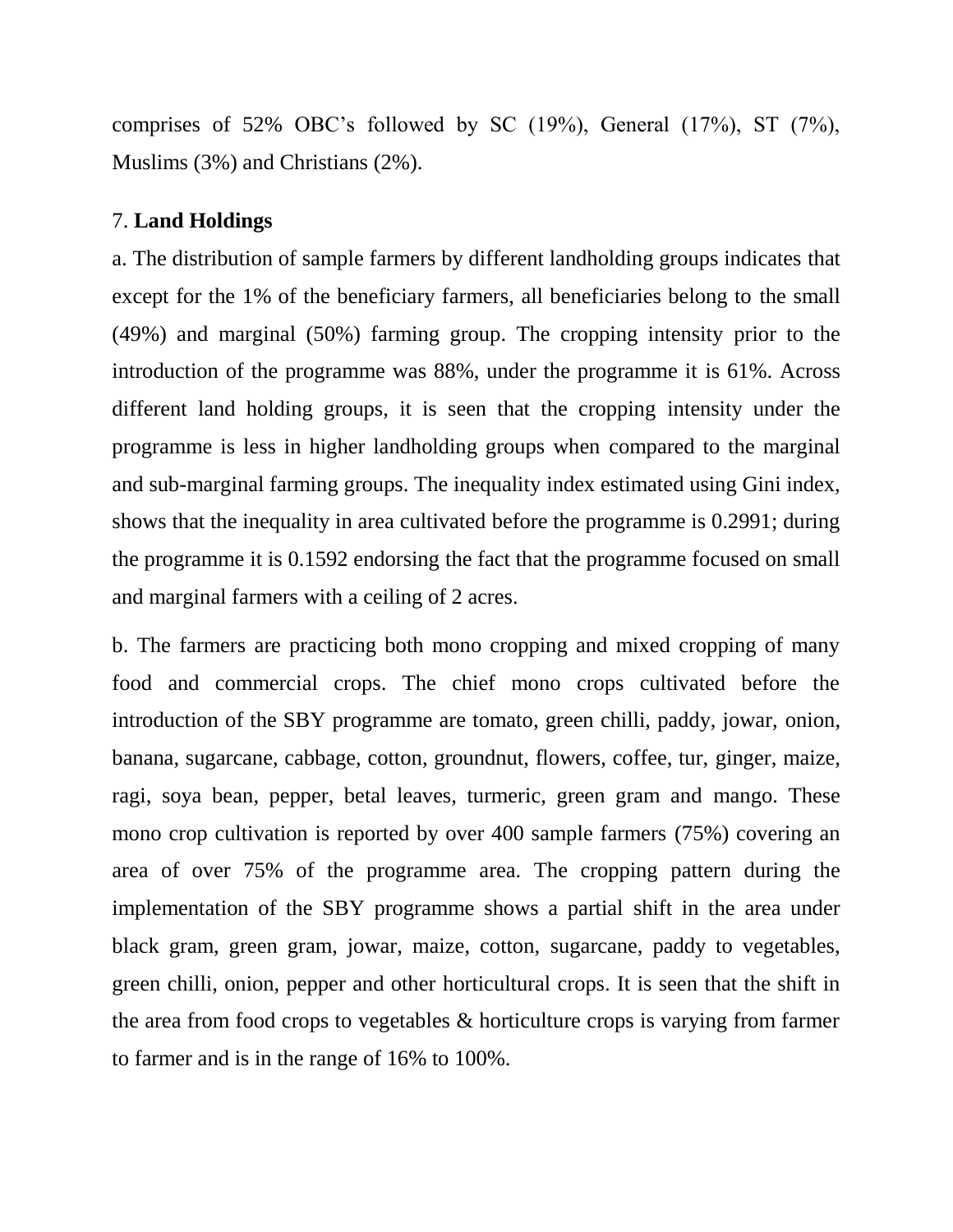### **8. Financial Inclusion**

One of the objectives of the SBY programme is that the beneficiaries get the incentives directly credited to their bank accounts. All the beneficiaries were to have a bank account in their name in any financial institution. If the beneficiary did not have any bank account, the field farmers in their area have helped to open one account. It is seen that all the sample beneficiaries have opened the account in institutions near to them such as commercial banks, PLD Banks, RRB's, Agriculture Cooperative Societies, Co-operative Banks and Post Offices.

### 9. **Release of Financial Aid**

a. For the 2011-12 beneficiaries, the time of release of first installment has been July 2011 to September 2011 and the second installment was from January 2012 to May 2012. For the 2012-13 beneficiaries, the release of first installment of financial aid has been mostly during August 2012 to December 2012 and the second installment during January 2013 to June 2013.

b. The average number of days taken for getting the two installments has been 216 days for the 2011-12 beneficiaries, and 156 days for the 2012-13 beneficiaries indicating improvement in the delivery system with passage of time. It is reported that 19 (4%) of the 526 sample farmers did not get aid because of various reasons. Lack of information about the programme and personal use of the 1st installment of the incentive are the two major reasons, while economic problem for cultivation, crop failure, water scarcity and absence of crop management led to ineligibility of farmers.

### **10. Income**

The highest average income per acre is derived from turmeric followed by cabbage and ajwain (*Trachyspermum ammi*). About Rs.18000 income per acre has been derived from the sale of crops. The inequality in income generated by the beneficiaries under the programme estimated using Gini index is 0.3942.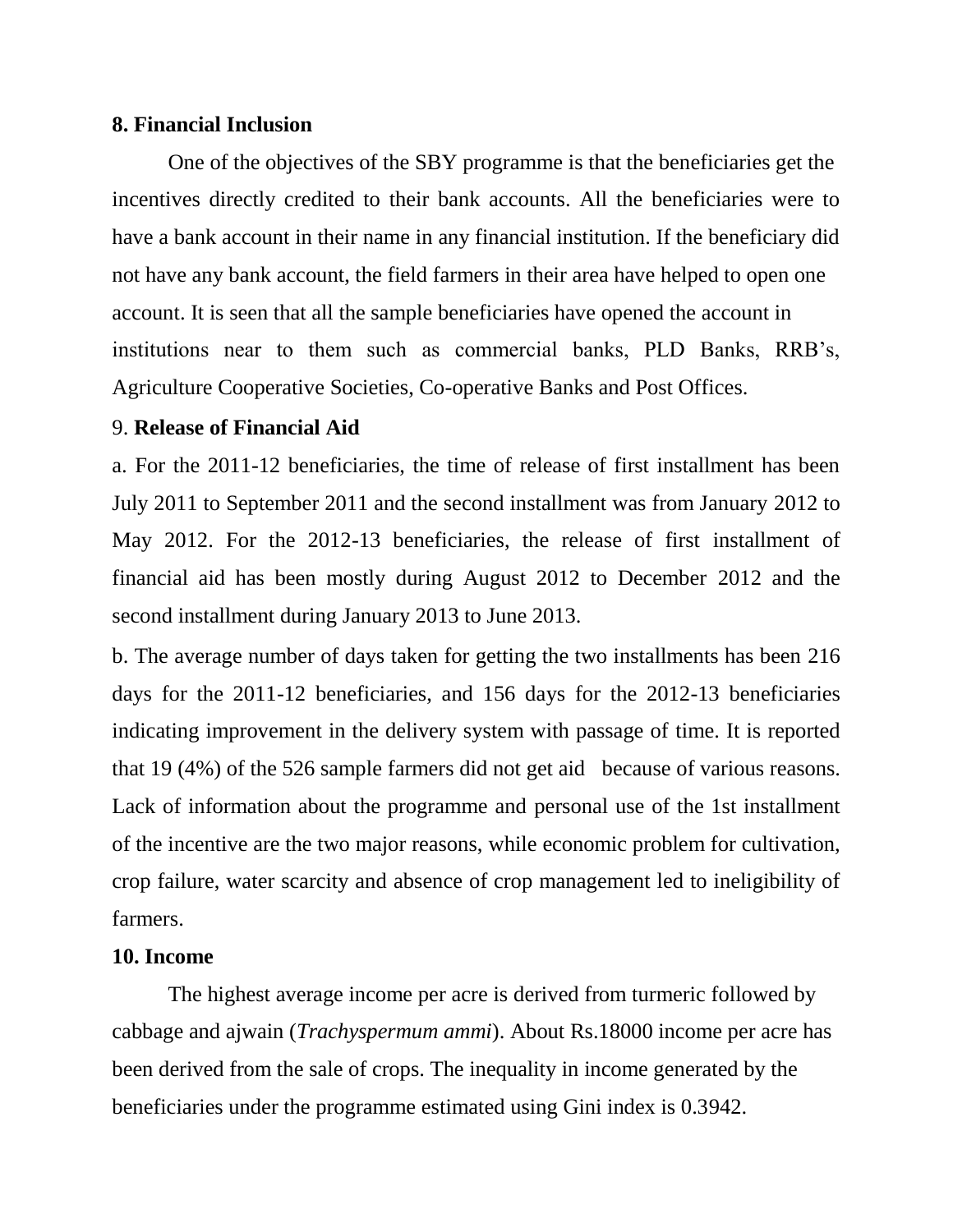### **11. Usefulness**

a. 90% of the sample farmers have reported that they continued with the same crop for the subsequent year also, but 10% (50) sample farmers reported that they did not continue with the same crop. Among these, 32 farmers did not do any cultivation and 18 other farmers who did partial cultivation of their land holding under the SBY programme continued with the same crops cultivated before the SBY programme such as chilli, cotton, sugarcane, groundnut and ragi.

b. Majority of the sample farmers perceived that the programme was implemented well. They want it to continue as it is beneficial to small and marginal farmers.

## **12. Feedback of Implementing Personnel**

a. The programme used field farmers who were appointed at hobli level and reported to hobli level officers of the horticulture department for the implementation of the programme. Since the programme is discontinued in 2013- 14, field farmers are not functioning in the department. However, the study team, with the help of the horticulture department personnel, could track 13 of the 36 field farmers in 7 districts. Also, 50 department personnel of various levels were interviewed to get the feedback on the programme.

b. The programme implementation followed the guidelines specified for various activities right from the selection of beneficiary to the release of the second instalment of the financial aid. The process followed were, providing prior information about the programme to the farmers, calling applications, scrutinising the applications and selecting all eligible farmers. In the first year of the programme all the farmers who had applied were selected. In the second year it is reported that in Haveri, Arasikere, Raibagh, Chikmagalur and Hassan taluks, selection was done through lottery because the number of applications was more than the target beneficiaries.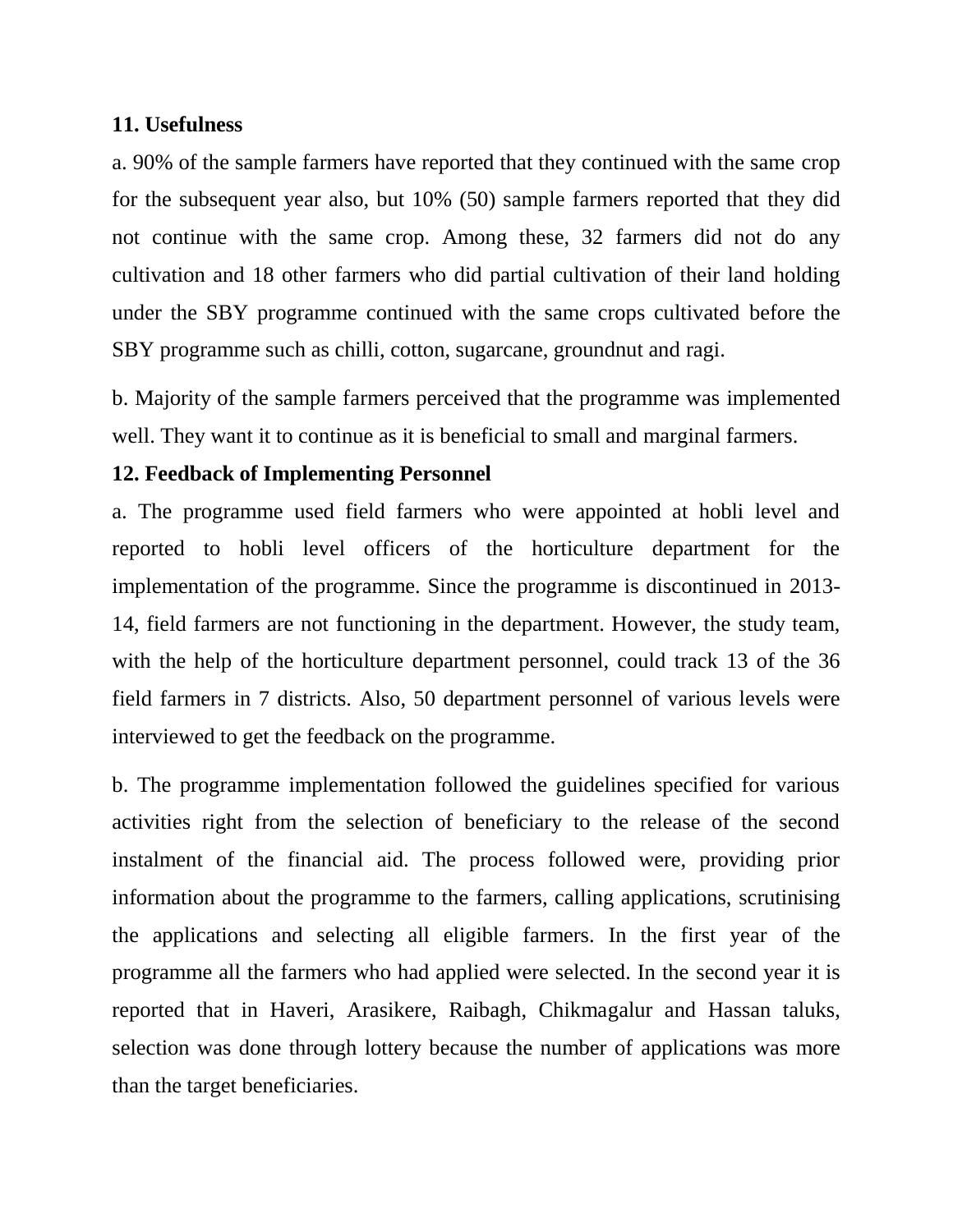c. All the field staff felt that the programme has been very useful, particularly for the small and marginal farmers who were provided with financial aid for start-up activities without any accountability. There were some instances where the farmers did not make use of the first instalment and became ineligible. It is seen that the ineligible farmers in all the districts and varied from around 1% in Kodagu district to as high as 80% in Udupi district. One of the uniqueness of this programme is the direct transfer of financial aid into the bank accounts of the beneficiaries.

d. Though the programme started with the objective of helping the small and marginal farmers for rejuvenating the small pockets of lands, did not reach to the full expectations due to inherent drawbacks in the guidelines and implementation processes. These relate to instances such as big farmers also getting benefits (as seen in the sample, 1% are big farmers were selected as beneficiaries in this programme), financial aid based on the land held by the farmer rather than the consolidated land held by the family, more than one beneficiary from same family getting the benefits and after getting the first instalment farmers not cultivating crops. There is no accountability on the part of the farmer after the receipt of the first instalment.

e. The implementing personnel reported that the following factors were responsible for the farmers becoming ineligible after taking 1st instalment:

. The 1st instalment of the financial aid is used for personal purposes.

• Crop damage is one of the major factors responsible for ineligibility. Due to small holdings and lack of cultural operations, crop growth fails and the farmer stops at that stage. The second instalment is not given as he/she had discontinued the cultivation.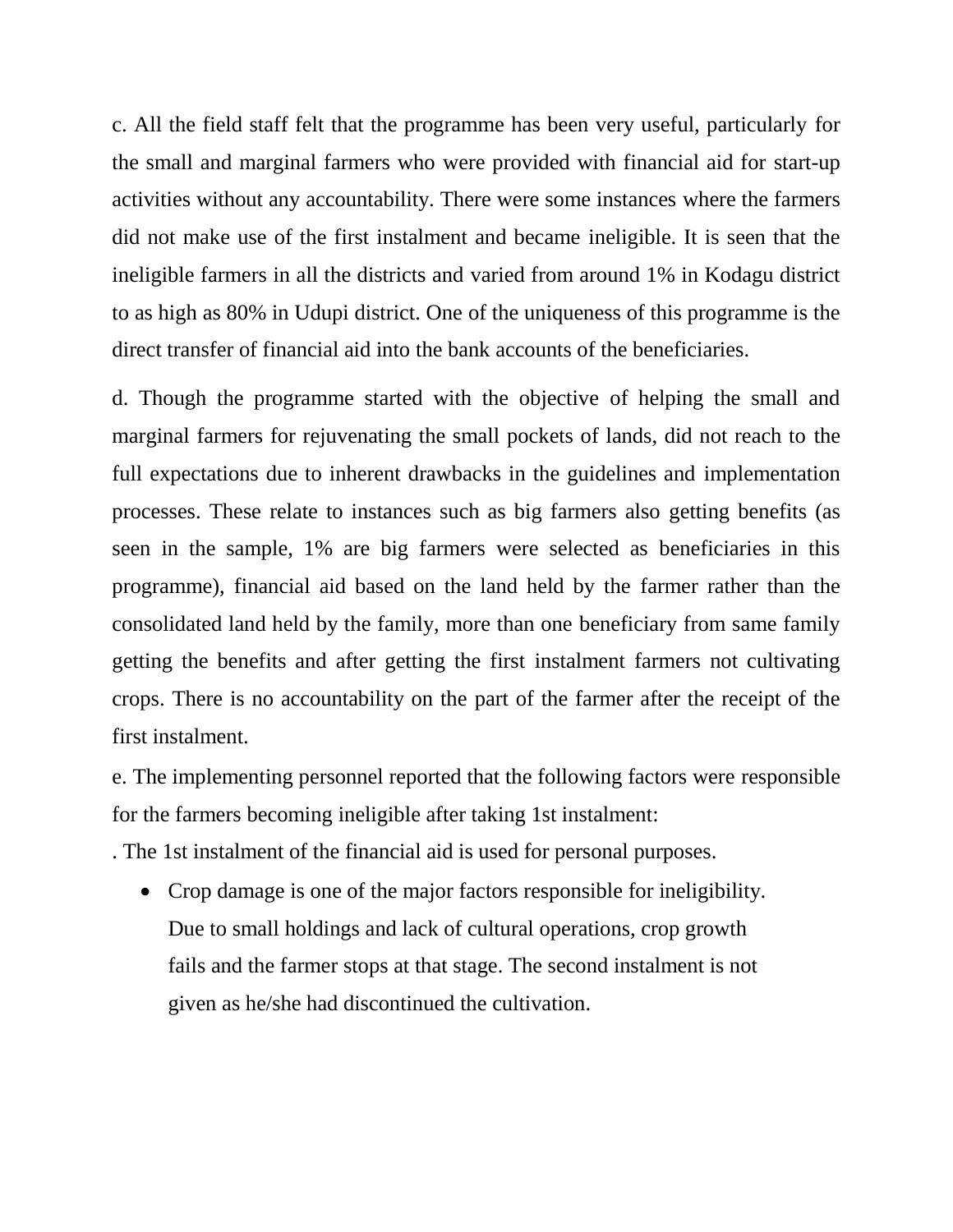- Crop deviation is another reason for ineligibility. This is when the Farmer agrees to a crop as per the guidelines, but after taking the 1st instalment deviates in crop cultivation.
- The guidelines clearly state that for the 2nd instalment to be released, the photographs showing the location of the land and the growth of the crop has to be attached. In cases of early crop yields, GPS photos were not available, and hence they did not get the 2nd instalment.
- There is no clear information dissemination by the field farmers About the process and requirement at each stage of the cultivation, and for getting the aid particularly the 2nd instalment. This is because field farmers visits the farmer only two times in their farms – once in the beginning at the time of release of 1st installment to ensure startup activities, and the second time for taking GPS photo for the release of the 2nd installment. The main reason attributed by the field farmers for these limited visits is the location of the 300 farmers in different directions. This is more difficult in Hassan, Chikmagalur and Kodagu districts where the habitations are dispersed. In Ramdurg taluk of Belgavi district, only two field farmers managed the programme in three hoblis.

### **13. Recommendations**

The programme *is recommended for continuation* with the following changes in guidelines:

1. The field farmer to beneficiary farmer ratio and the extent of area falling within the services of a field farmer needs to be minimized so that he / she (field farmer) is able to have intense inspections and monitoring of the activities in the beneficiaries lands. The field farmer to the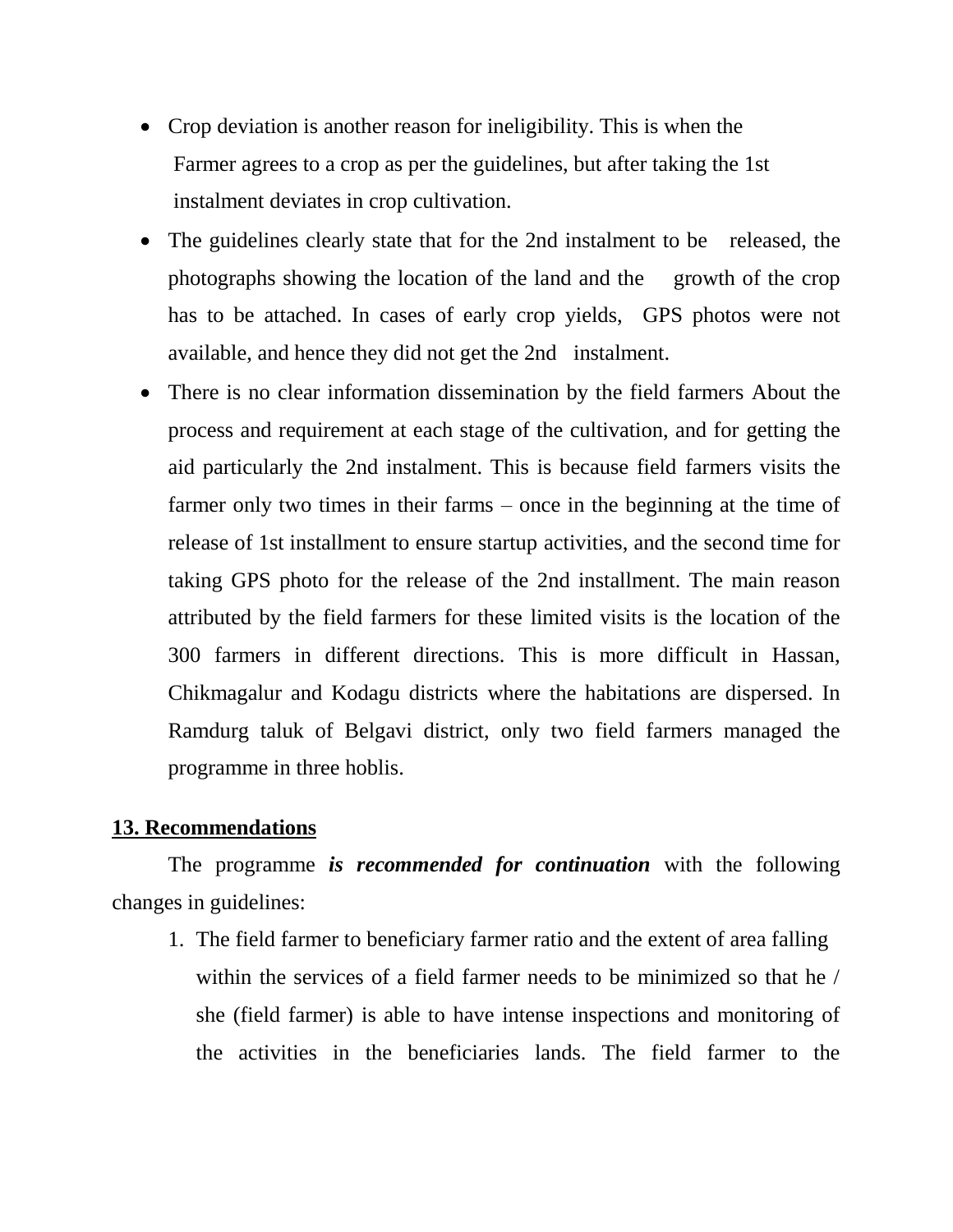beneficiary farmer ratio should not be worse than 1:75 and the area under a field farmer may generally include a maximum of five villages.

- 2. Such crops as would yield results in 2 years or more should not be permitted to be covered under the programme, as second installment has to be then released without any yield occurring from the new (high value) crop and its sustainability on the land remains unknown.
- 3. The objective of the programme is to increase yield from agricultural lands and shifting to high value crops. The insistence of the programme to have a complete change of crop is neither always feasible nor desirable. The objective of the programme can be achieved by intensive multi-level cropping by putting crops like vanilla and pepper along with coffee, vanilla with betel palm etc. This is what is practiced and proven to be feasible in malnad and coastal areas. The multi cropping component should be made an eligible activity in the programme, when and if continued.
- 4. All the cases where the aid were used (in the programme implemented) For personal purposes and / or purposes other than what it was intended for, need to be taken cognizance of, dealt with under law and recovered, lest the aid becomes devoid of accountability and beneficiaries intentionally misuse it or do not use it. In the continuation of the programme, it should be explained and emphasized that the use of the aid will be dealt with very seriously.
- 5. The programme has to be continued for a minimum of five years with the financial aid to the beneficiaries are given in varying percentages, with certain percentage held back each year. At the end of the fifth year all the backlog amount is given along with the final installment. This is because it will be impractical and illogical to assume that a farmer would change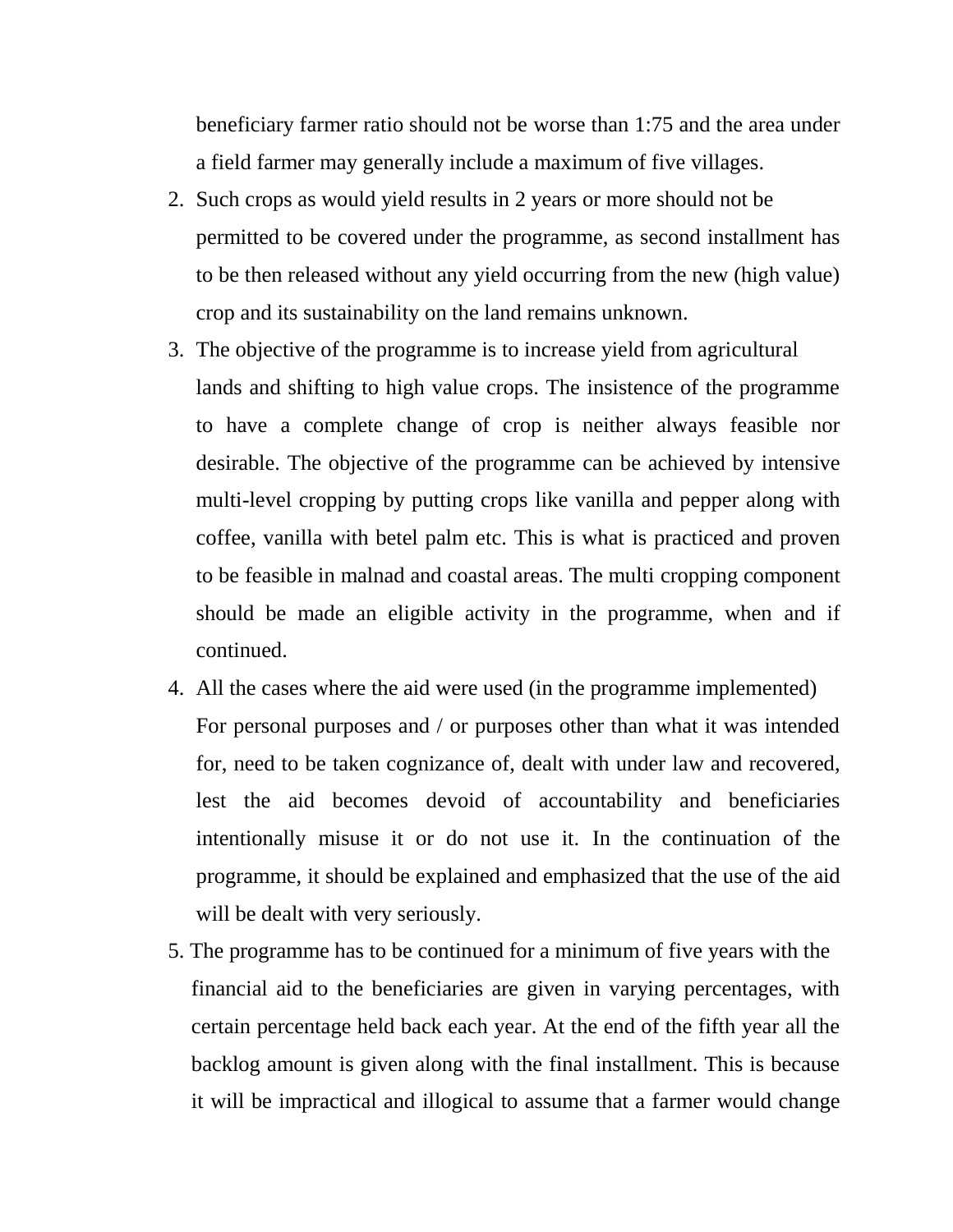the decades or centuries old cropping pattern merely because the government has promised aid for two years. A longer period of aid with an assurance to get the highest aid in the last year will motivate the farmer to involve in the programme till the time he/she is comfortable and knowledgeable about the new crop. This will result in least number of ineligible farmers.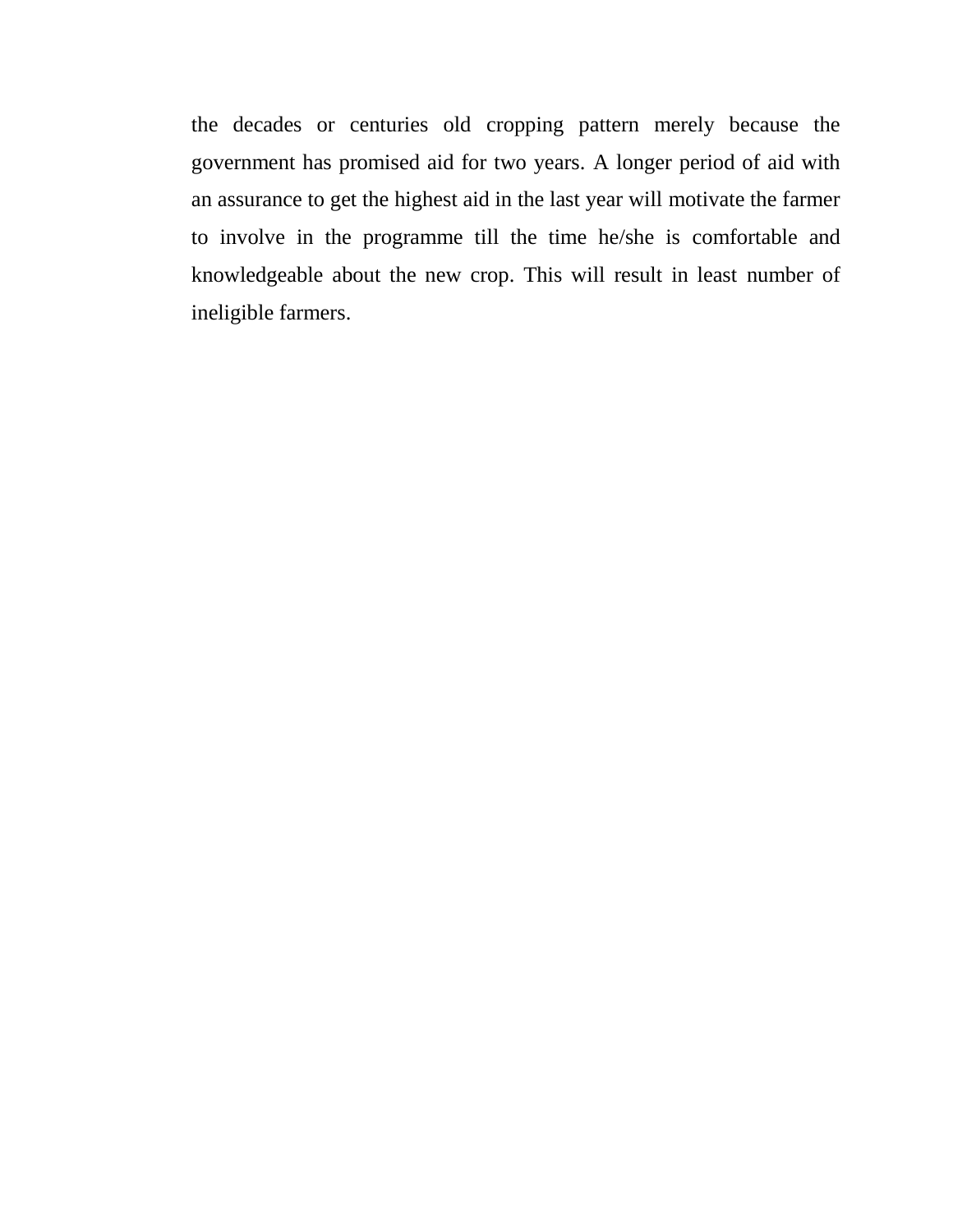### **Recommendations**

The programme is recommended for continuation with the following changes in guidelines:

- 1) The field farmer to beneficiary farmer ratio and the extent of area falling within the services of a field farmer needs to be minimized so that he / she (field farmer) is able to have intense inspections and monitoring of the activities in the beneficiaries lands. The field farmer to the beneficiary farmer ratio should not be worse than 1:75 and the area under a field farmer may generally include a maximum of five villages.
- 2) 2. Such crops as would yield results in 2 years or more should not be permitted to be covered under the programme, as second installment has to be then released without any yield occurring from the new (high value) crop and its sustainability on the land remains unknown.
- 3) The objective of the programme is to increase yield from agricultural lands and shifting to high value crops. The insistence of the programme to have a complete change of crop is neither always feasible nor desirable. The objective of the programme can be achieved by intensive multi-level cropping by putting crops like vanilla and pepper along with coffee, vanilla with betel palm etc. This is what is practiced and proven to be feasible in malnad and coastal areas. The multi cropping component should be made an eligible activity in the programme, when and if continued.
- 4) All the cases where the aid were used (in the programme implemented) for personal purposes and / or purposes other than what it was intended for, need to be taken cognizance of, dealt with under law and recovered, lest the aid becomes devoid of accountability and beneficiaries intentionally misuse it or do not use it. In the continuation of the programme, it should be explained and emphasized that the use of the aid will be dealt with very seriously.